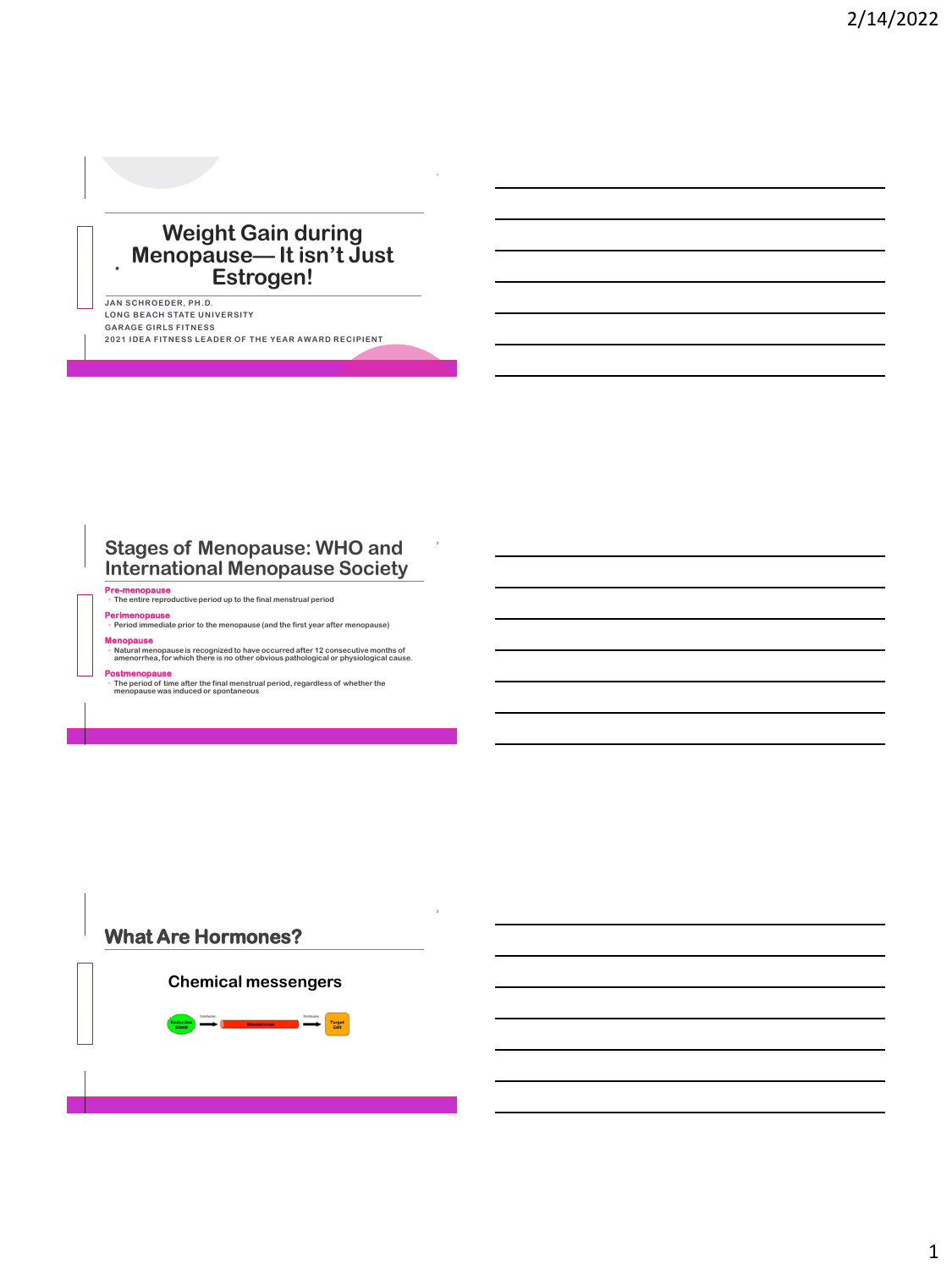



# **Is Weight Gain Inevitable?**

**T H C O F F E E**

**Age** → **decrease in energy expenditure**

**Menopause** → **changes in the hormonal environment** 

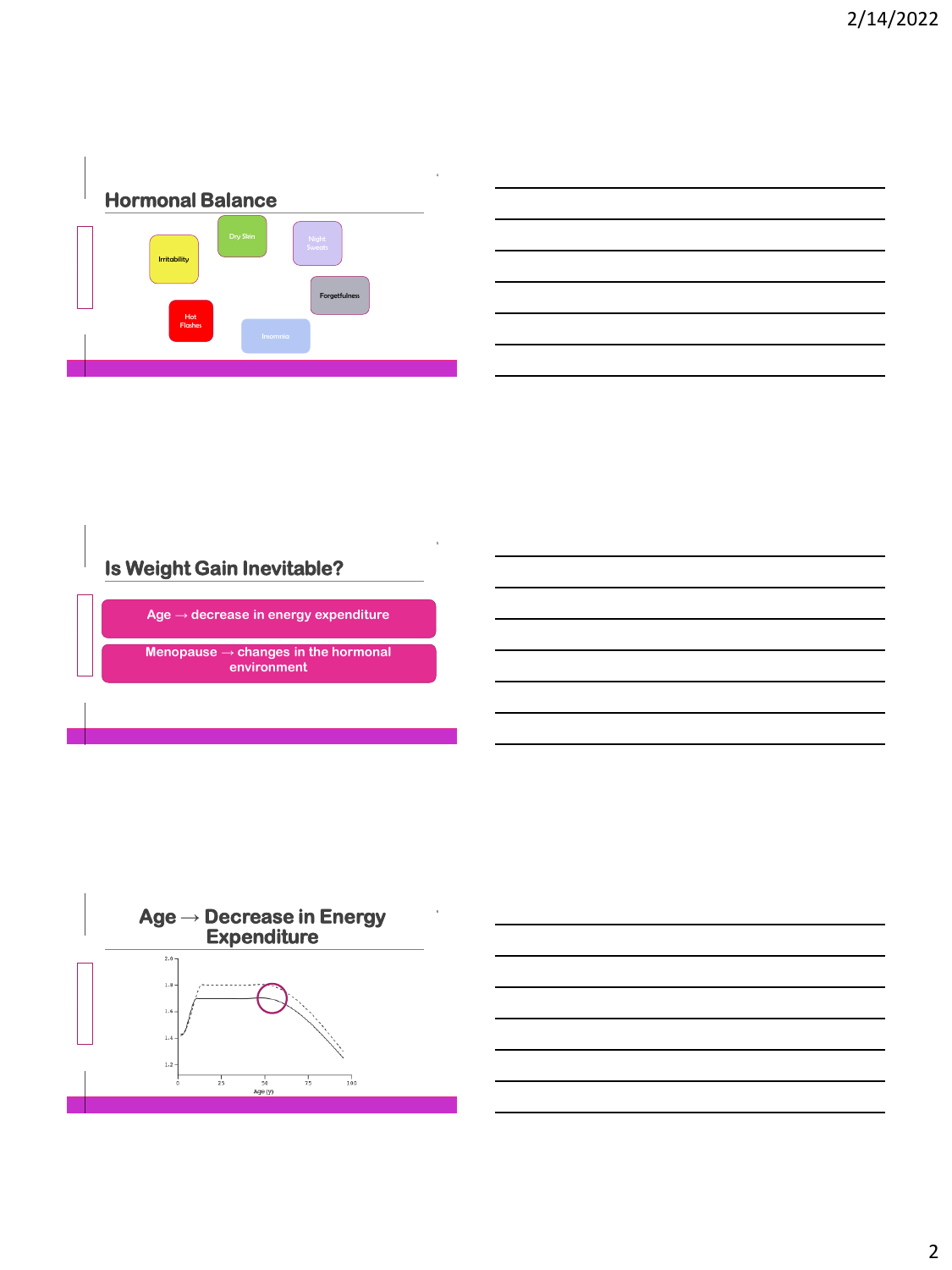



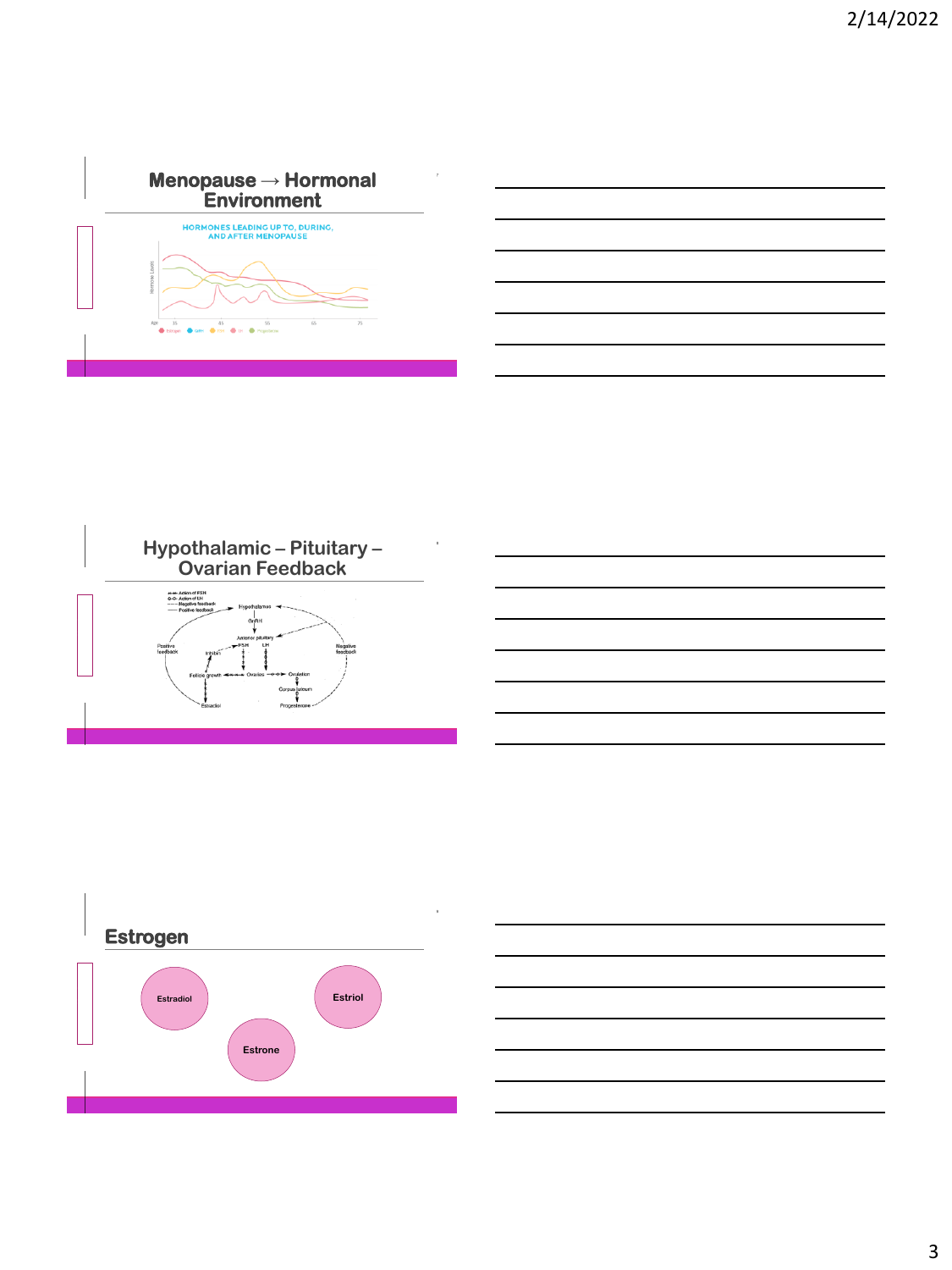## **Age versus Estrogen**

**T H C O F F E E**

Energy Expenditure and Estrogen Decreased….Weight Increased (intra-abdominal fat)



### **Estrogen and Central Effects**

**Estrogen has a negative effect of feeding**

**Weight gain Increased visceral adiposity Hyperplasia Hyperglycemia Impaired energy expenditure**

**T H C O F F E E**

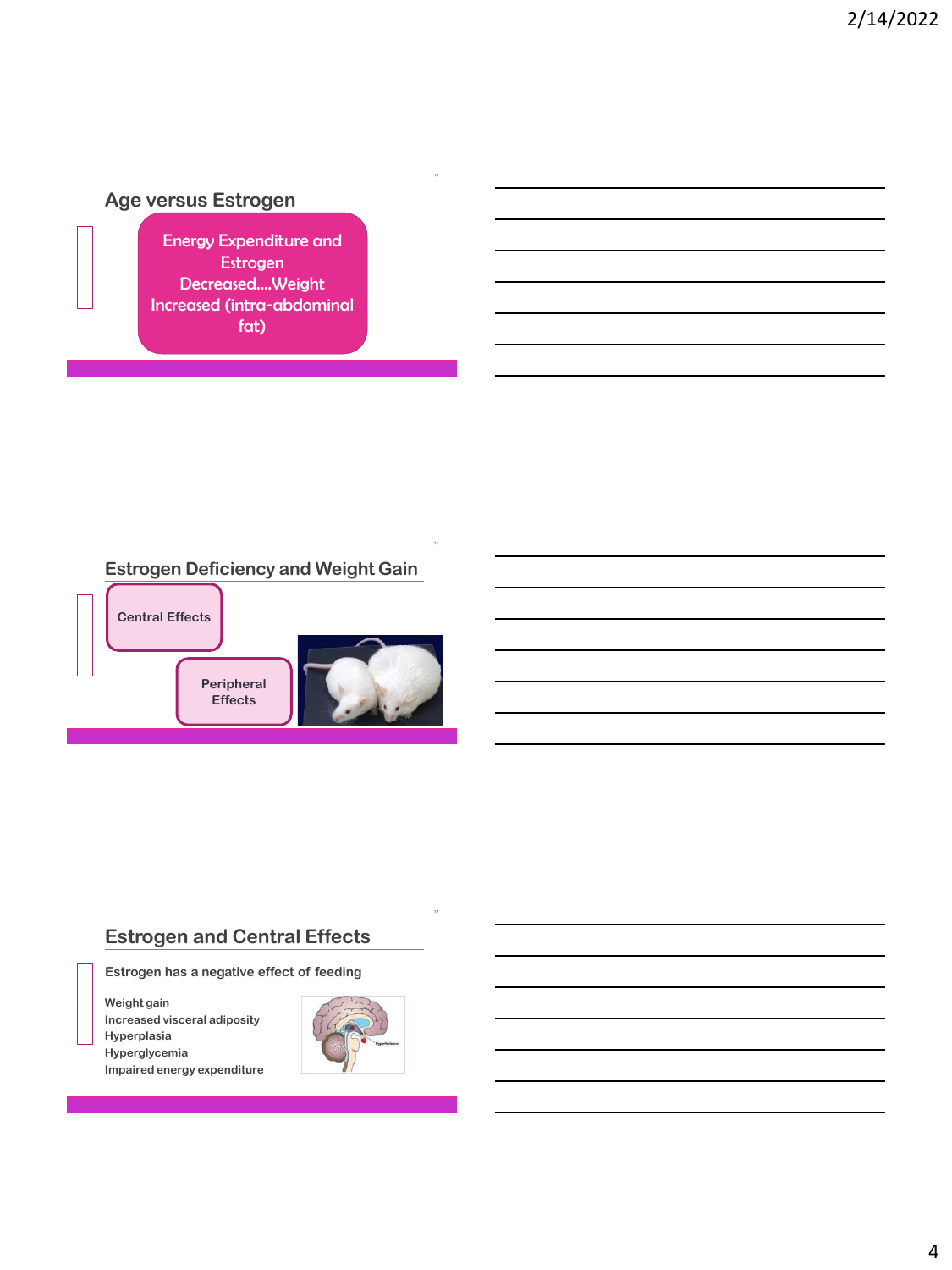## **Estrogen and Peripheral Effects**

**Inhibits adipose deposition by decreasing lipogenesis.** 

**Related to glucose metabolism**

**T H C O F F E E**

| Energy Intake<br>Energy expenditure | ERic +<br>$ERL -$<br>GPER +<br>CHS | -ERic v<br>$DBB -$<br>$GPR +$<br>Bit & cell                        | treater.<br>secretion                             |
|-------------------------------------|------------------------------------|--------------------------------------------------------------------|---------------------------------------------------|
| <b>E Glucose</b><br>uptake          |                                    | Estropera<br>adgivenias<br>ERu                                     | Gluconecopeness<br>Lipocenesis<br>TO accuredation |
|                                     |                                    | ERS-<br>GPER +<br>Clubosa uptaka<br>Adooganesis<br><b>Upolysis</b> |                                                   |





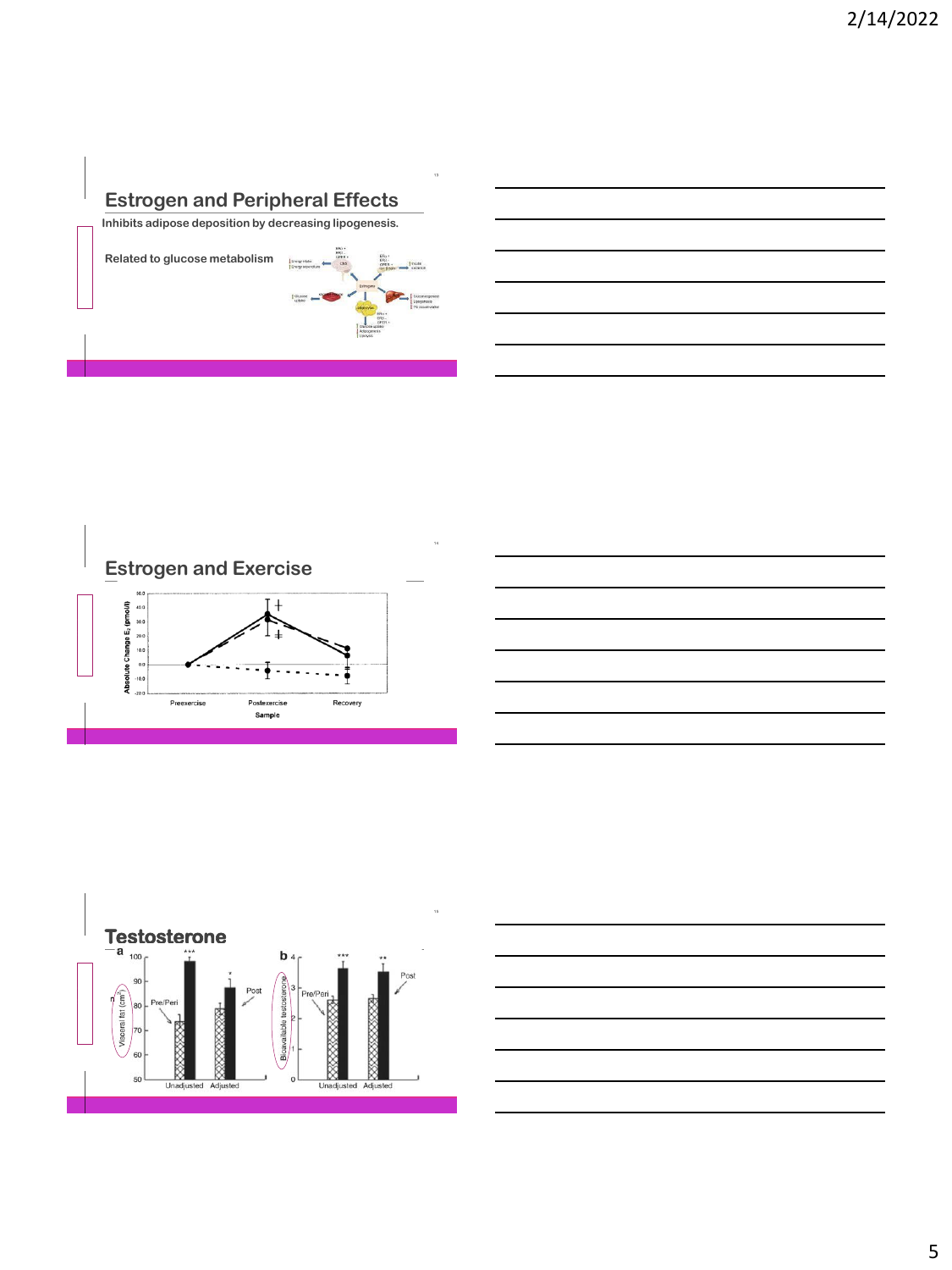**Testosterone and Exercise**





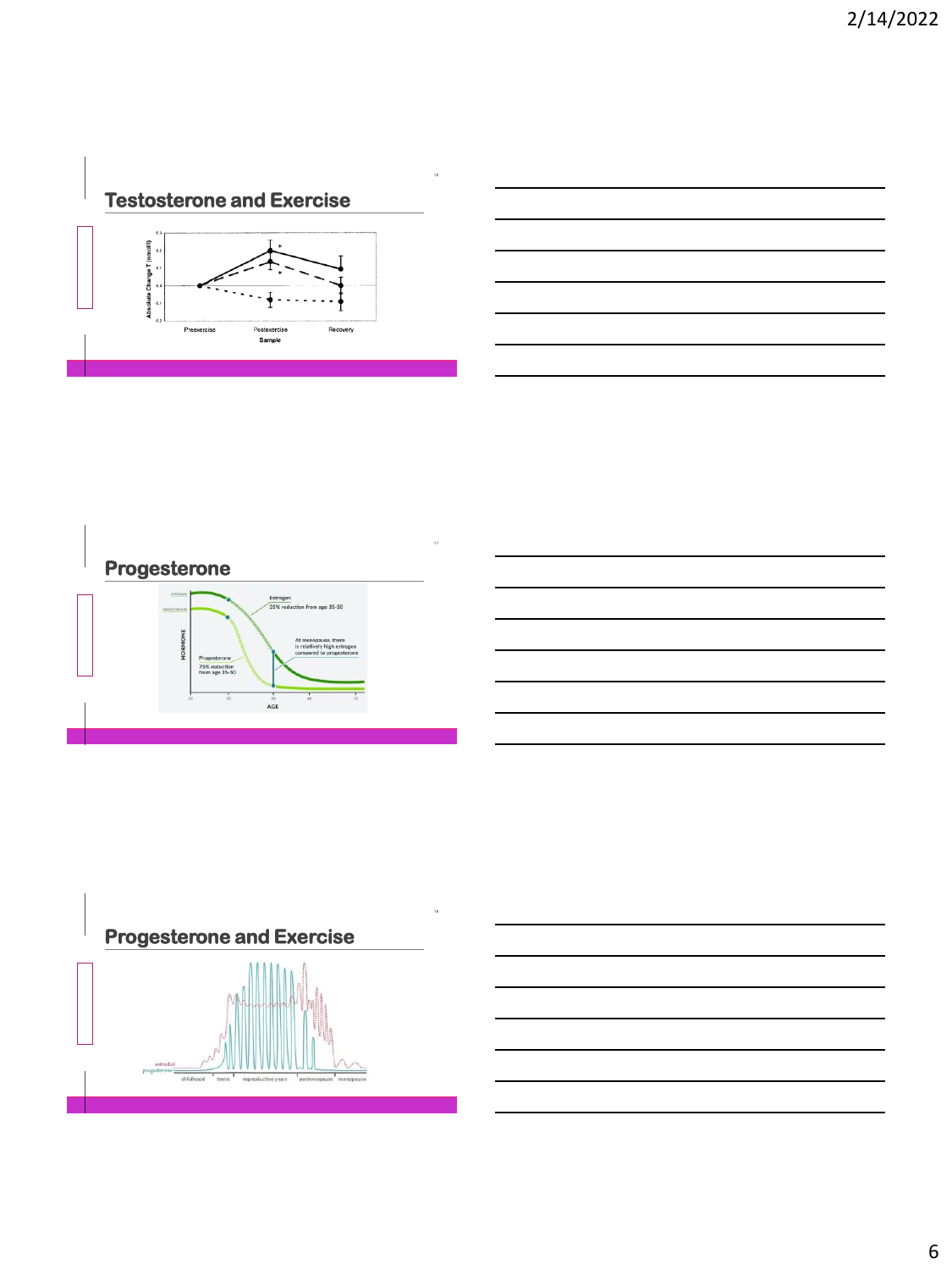





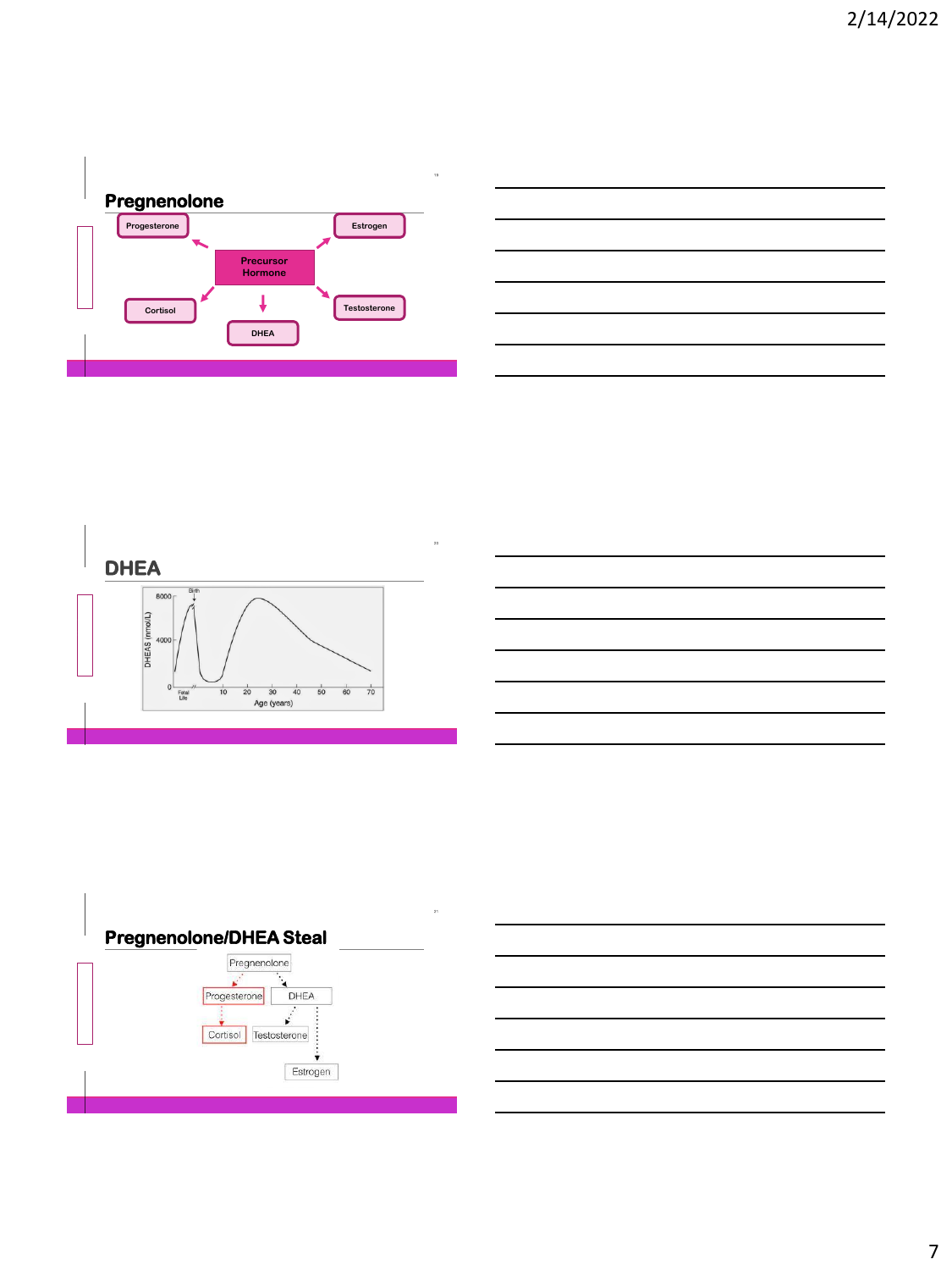









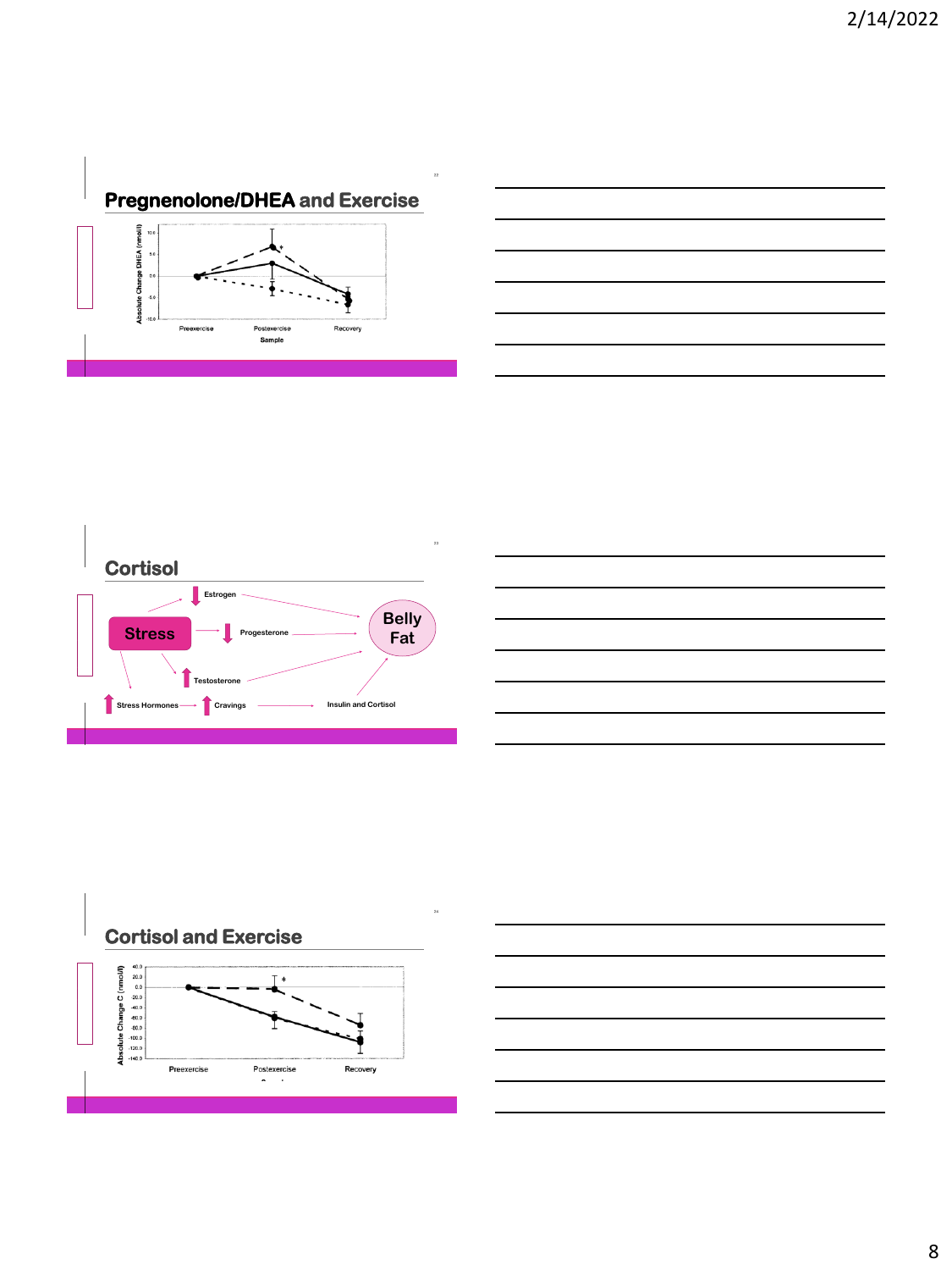



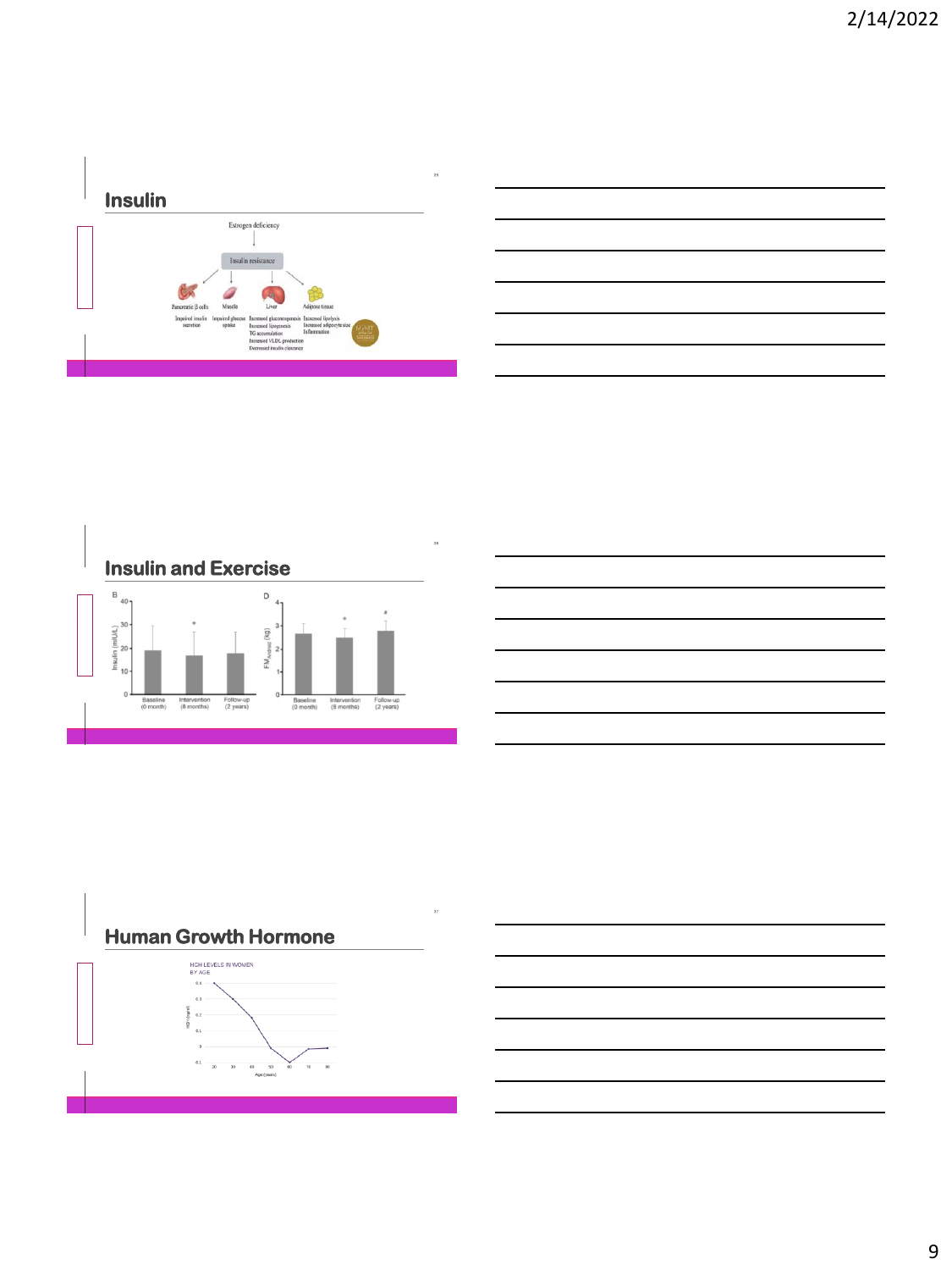







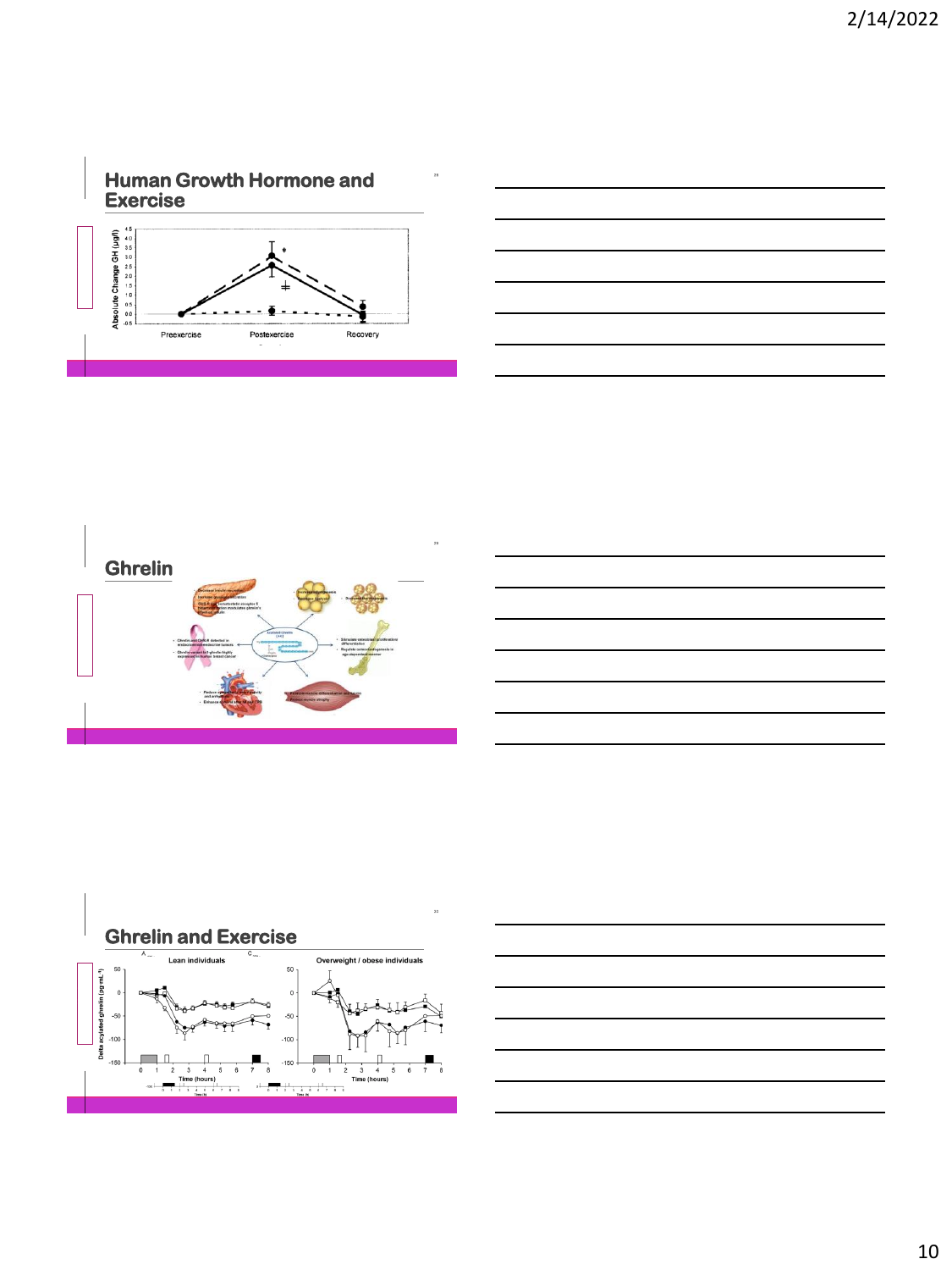## **Leptin**





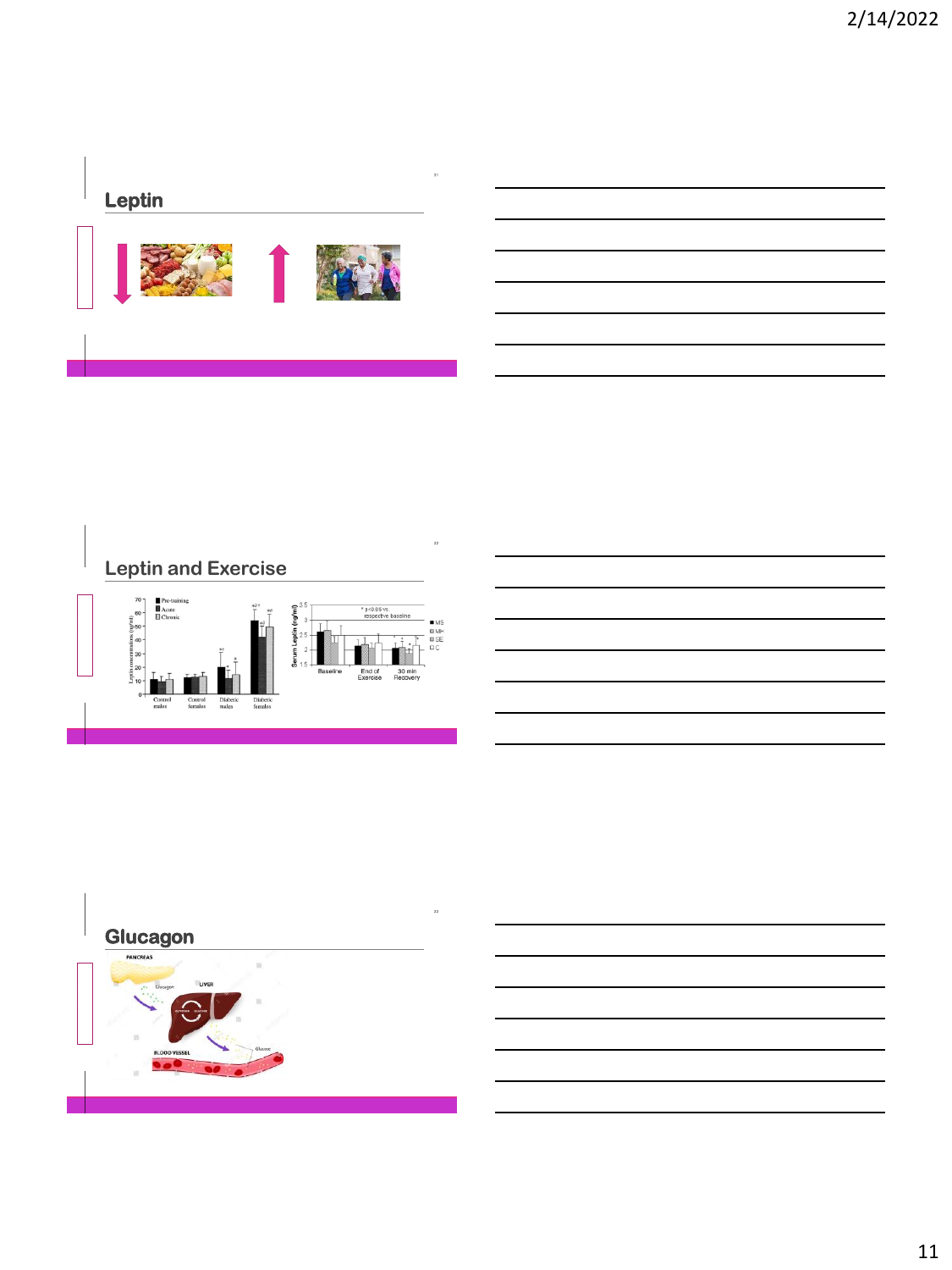## **Glucagon and Exercise**

**T H C O F F E E**



## **Adiponection**

| <b>ADIPONECTIN</b> |                                                                                                                                                |  |
|--------------------|------------------------------------------------------------------------------------------------------------------------------------------------|--|
| Liver              | ↓ Glycogenolysis; gluconeogenesis<br>$\downarrow$ Lipogenesis; triglycerides                                                                   |  |
| Pancrea            | ↑ Insulin exocytosis                                                                                                                           |  |
| Muscle             | $\downarrow$ Glycogen production<br>↑ Consumption of alucose<br>Transport of fatty acid and fatty acid oxidation<br>$\downarrow$ Triglycerides |  |
| Adipocytes         | ↑ Consumption of glucose<br>↑ Triglycerides<br>↑ Fat storage function of adipocytes                                                            |  |



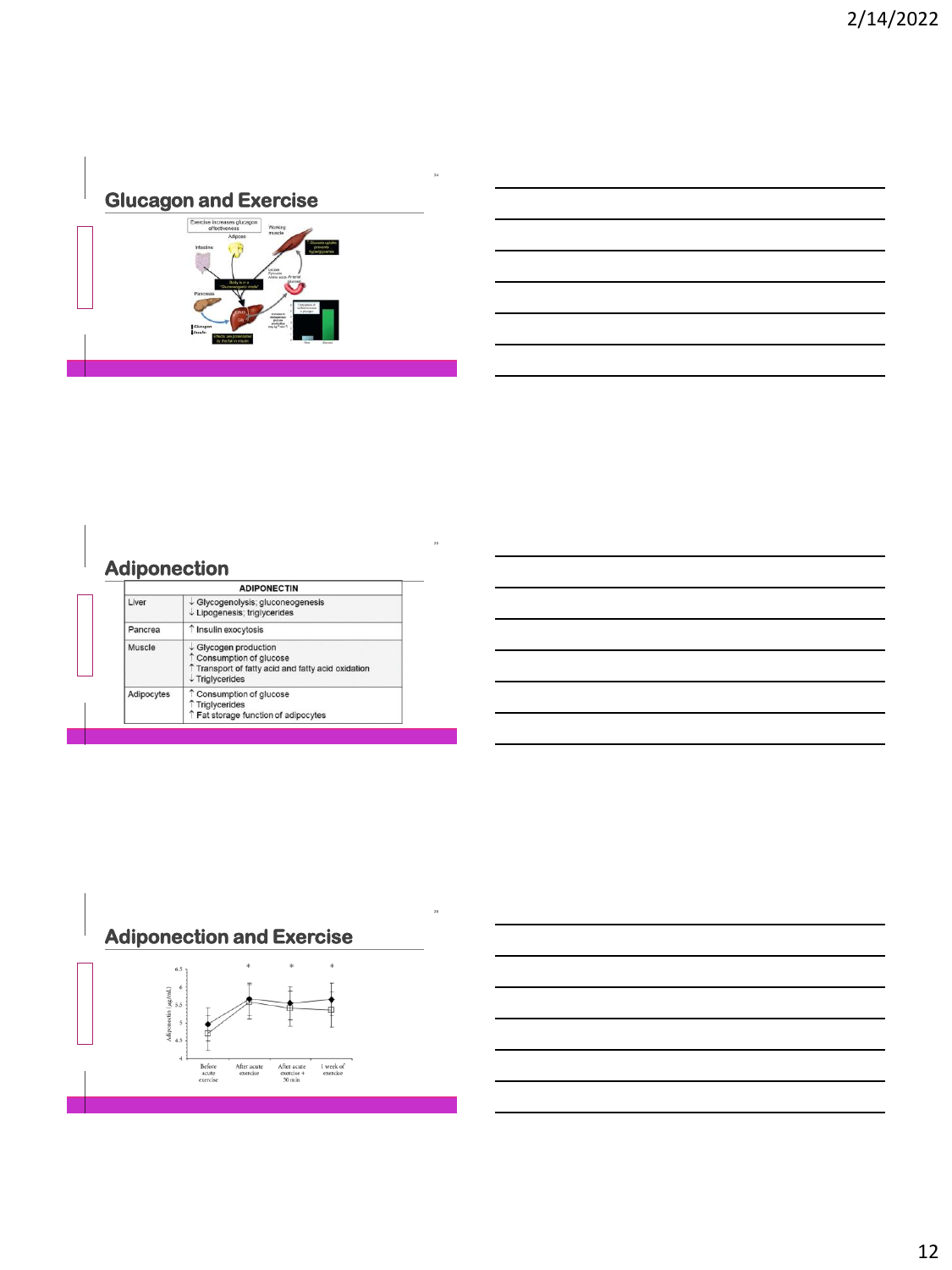



 **T H C O F F E E Exercise Recommendations Mindset Mind Body Activities Cardio Duration Intensity Resistance Timing Rest Days**